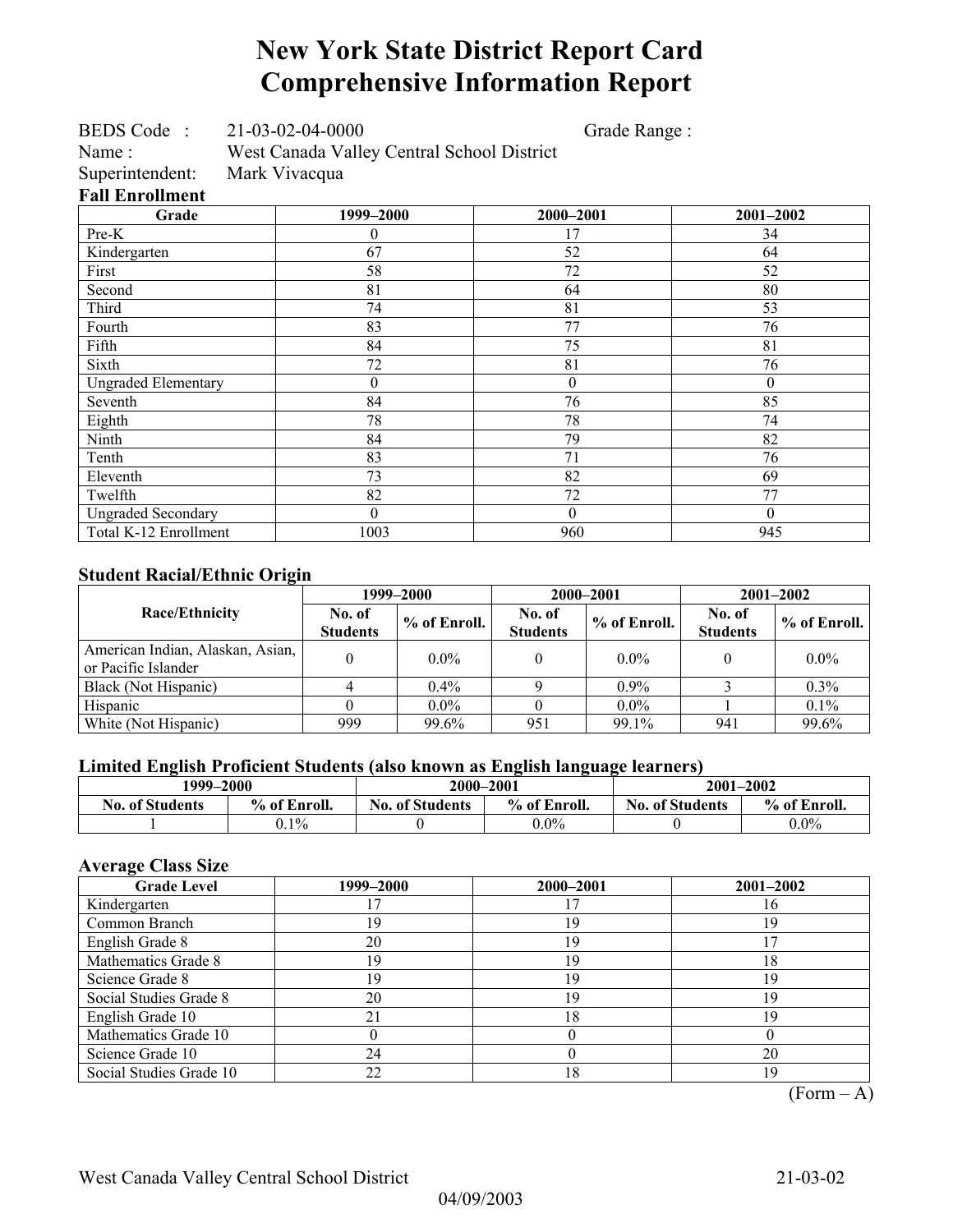#### **District Need to Resource Capacity Category**

| <b>N/RC Category</b> | <b>Description</b>                                                     |  |
|----------------------|------------------------------------------------------------------------|--|
|                      | This is a rural school district with high student needs in relation to |  |
|                      | district resource capacity.                                            |  |

#### **Similar School Group and Description**

| <b>Similar School Group</b> | <b>Description</b> |
|-----------------------------|--------------------|
|                             | NA                 |

All schools within the same N/RC category are divided into three similar school groups defined by the percentage of students in the school who are eligible for the free-lunch program and/or who are limited English proficient (also known as English language learners).

#### **Attendance and Suspension**

|                               | 1998–1999       |         |                 | 1999–2000 | 2000-2001       |         |
|-------------------------------|-----------------|---------|-----------------|-----------|-----------------|---------|
|                               | No. of          | $%$ of  | No. of          | $%$ of    | No. of          | $%$ of  |
|                               | <b>Students</b> | Enroll. | <b>Students</b> | Enroll.   | <b>Students</b> | Enroll. |
| <b>Annual Attendance Rate</b> |                 | 95.9%   |                 | 96.2%     |                 | 96.3%   |
| <b>Student Suspensions</b>    |                 | $.7\%$  | $\sim$          | 2.7%      | 30              | 3.1%    |

### **Student Socioeconomic and Stability Indicators**

### **(Percent of Enrollment)**

|                          | 1999–2000 | 2000–2001 | $2001 - 2002$ |
|--------------------------|-----------|-----------|---------------|
| <b>Free Lunch</b>        | 22.4%     | $17.9\%$  | 16.3%         |
| <b>Reduced Lunch</b>     | $12.5\%$  | $1.3\%$   | 9.8%          |
| <b>Public Assistance</b> | NA        | NA        | NA            |
| <b>Student Stability</b> | NA        | NA        | NΑ            |

#### **Staff Counts**

| <b>Staff</b>                            | $2001 - 2002$ |  |  |  |  |
|-----------------------------------------|---------------|--|--|--|--|
| <b>Total Teachers</b>                   | 75            |  |  |  |  |
| Total Other Professional Staff          |               |  |  |  |  |
| <b>Total Paraprofessionals</b>          |               |  |  |  |  |
| Teaching out of Certification*          |               |  |  |  |  |
| <b>Teachers with Temporary Licenses</b> |               |  |  |  |  |
|                                         |               |  |  |  |  |

\*Teaching out of certification more than on an incidental basis. Teachers with temporary licenses are also counted as teaching out of certification.

 $(Form - B)$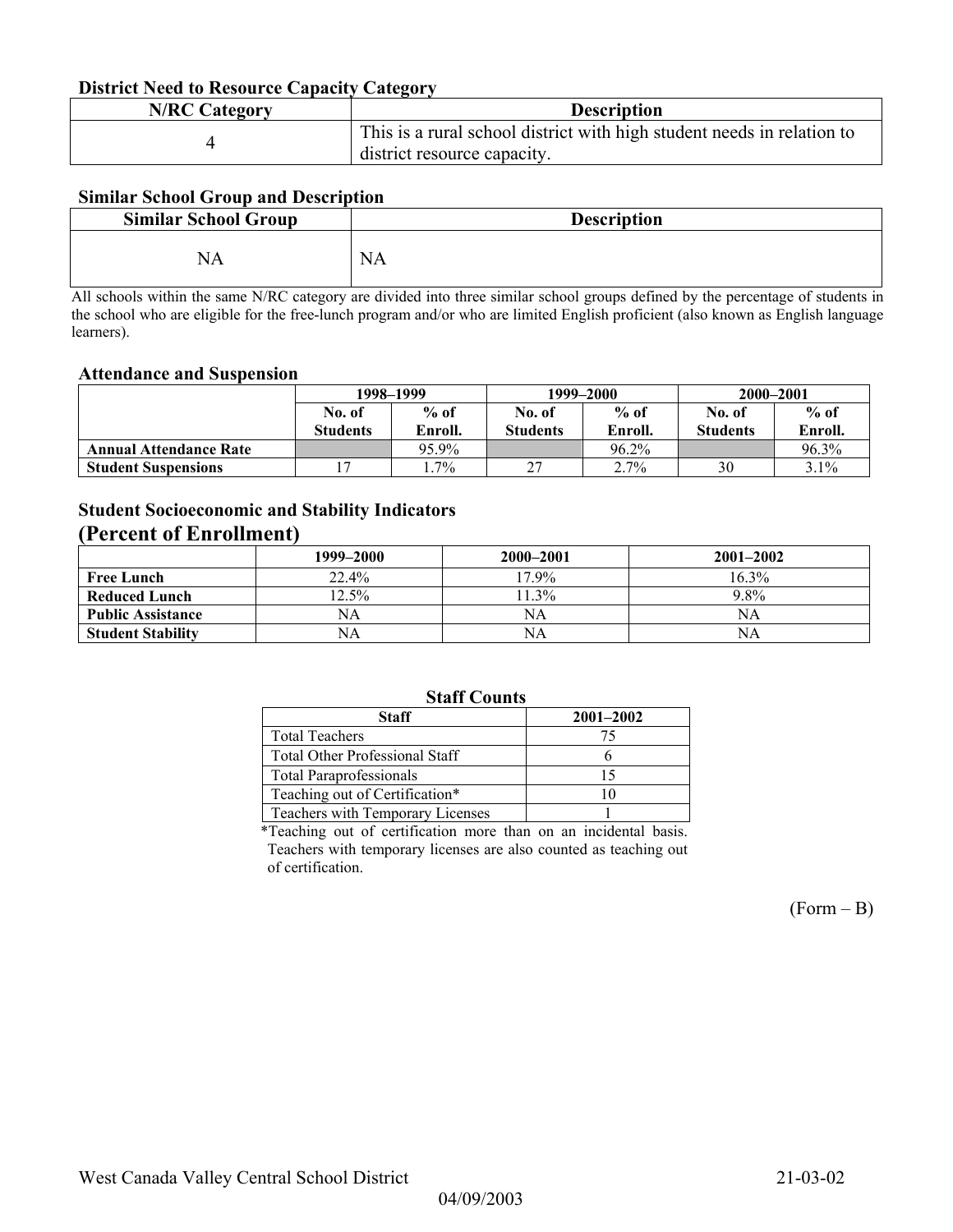## **High School Graduates and Noncompleters**

|                               | men senoor Graaaates Larming regents Dipromas<br>1999–2000 |                                   |                                                     |                | 2000-2001                         |                                                    | $2001 - 2002$  |                                   |                                                    |
|-------------------------------|------------------------------------------------------------|-----------------------------------|-----------------------------------------------------|----------------|-----------------------------------|----------------------------------------------------|----------------|-----------------------------------|----------------------------------------------------|
|                               | <b>Total</b><br>Grads                                      | <b>Regents</b><br><b>Diplomas</b> | $\frac{6}{10}$<br><b>Regents</b><br><b>Diplomas</b> | Total<br>Grads | <b>Regents</b><br><b>Diplomas</b> | $\frac{0}{0}$<br><b>Regents</b><br><b>Diplomas</b> | Total<br>Grads | <b>Regents</b><br><b>Diplomas</b> | $\frac{6}{9}$<br><b>Regents</b><br><b>Diplomas</b> |
| General<br>Education          | 68                                                         | 50                                | 74%                                                 | 65             | 45                                | 69%                                                | 73             | 55                                | 75%                                                |
| Students with<br>Disabilities | 4                                                          |                                   | $0\%$                                               | 4              |                                   | 25%                                                | $\theta$       |                                   | $0\%$                                              |
| All Students                  | 72                                                         | 50                                | 69%                                                 | 69             | 46                                | 67%                                                | 73             | 55                                | 75%                                                |

### **High School Graduates Earning Regents Diplomas\***

\*Only students awarded local diplomas (including local diplomas with Regents endorsements) are counted as high school graduates. Data reported for the 1999–2000 and 2000–2001 school years include August, January, and June graduates. Data reported for the 2001–2002 school year include only January and June graduates.

#### **Distribution of 2001–2002 Graduates (All Students)**

|               | To 4-vear<br>College | To 2-vear<br>College | <b>To Other Post-</b><br>Secondary | To the Military | Emplovment | Other |
|---------------|----------------------|----------------------|------------------------------------|-----------------|------------|-------|
| <b>Number</b> | ں ر                  | ZO                   |                                    |                 |            |       |
| Percent       | 48%                  | 36%                  | $1\%$                              | 8%              | $7\%$      | 0%    |

#### **Number of High School Completers with Disabilities in 2001–2002**

| Graduates*<br>'a) | <b>Regents</b><br><b>Diplomas</b><br>Ъ) | <b>IEP Diplomas</b><br>or Certificates<br>c | All 2001-2002<br><b>Completers</b><br>$(a+c)$ |
|-------------------|-----------------------------------------|---------------------------------------------|-----------------------------------------------|
|                   |                                         |                                             |                                               |

\*Local Diplomas (including local diplomas with Regents endorsements)

#### **High School Noncompletion Rates**

|                     |                            |                 | 1999-2000 | 2000-2001       |         |                 | 2001-2002 |
|---------------------|----------------------------|-----------------|-----------|-----------------|---------|-----------------|-----------|
|                     |                            | No. of          | $%$ of    | No. of          | $%$ of  | No. of          | $%$ of    |
|                     |                            | <b>Students</b> | Enroll.   | <b>Students</b> | Enroll. | <b>Students</b> | Enroll.   |
| General-            | Dropped Out                |                 |           |                 |         |                 | $1.0\%$   |
| <b>Education</b>    | Entered GED Program*       |                 |           |                 |         |                 | $0.3\%$   |
| <b>Students</b>     | <b>Total Noncompleters</b> |                 |           |                 |         | 4               | $1.3\%$   |
| <b>Students</b>     | Dropped Out                |                 |           |                 |         | $\theta$        | $0.0\%$   |
| with                | Entered GED Program*       |                 |           |                 |         | $\theta$        | $0.0\%$   |
| <b>Disabilities</b> | <b>Total Noncompleters</b> |                 |           |                 |         | $\theta$        | $0.0\%$   |
| All                 | Dropped Out                |                 | 2.8%      |                 | 2.3%    |                 | $1.0\%$   |
| <b>Students</b>     | Entered GED Program*       | $\mathbf Q$     | $2.8\%$   | 8               | $2.6\%$ |                 | $0.3\%$   |
|                     | <b>Total Noncompleters</b> | 18              | $5.6\%$   | 15              | 4.9%    | 4               | $1.3\%$   |

\*The number and percentage of students who left K-12, diploma-bound systems and entered an alternative program leading to a high school equivalency diploma.

 $(Form - C)$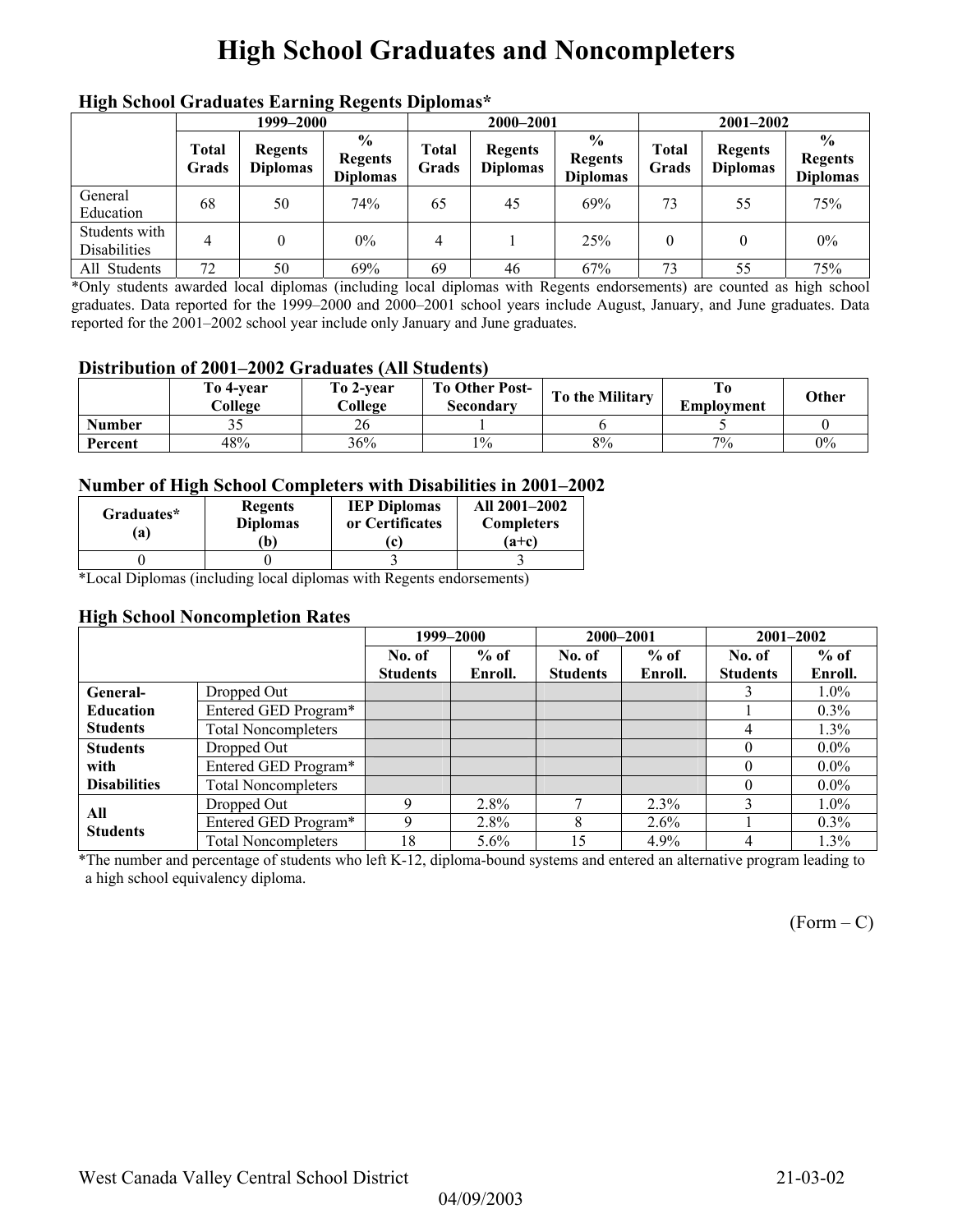# **Second Language Proficiency Examinations**

### **General-Education Students**

| <b>Test</b> | 1999–2000         |           |                   | 2000-2001 | $2001 - 2002$     |           |  |
|-------------|-------------------|-----------|-------------------|-----------|-------------------|-----------|--|
|             | <b>No. Tested</b> | % Passing | <b>No. Tested</b> | % Passing | <b>No. Tested</b> | % Passing |  |
| French      | 64                | 94%       | 59                | 95%       |                   | 85%       |  |
| German      |                   | 0%        |                   | $0\%$     |                   | $0\%$     |  |
| Italian     |                   | 0%        |                   | 0%        |                   | $0\%$     |  |
| Latin       | 14                | 100%      |                   | 100%      |                   | 90%       |  |
| Spanish     |                   | 0%        |                   | 0%        |                   | $0\%$     |  |

### **Students with Disabilities**

| <b>Test</b> |                   | 1999–2000 |                   | 2000-2001 | $2001 - 2002$     |           |  |
|-------------|-------------------|-----------|-------------------|-----------|-------------------|-----------|--|
|             | <b>No. Tested</b> | % Passing | <b>No. Tested</b> | % Passing | <b>No. Tested</b> | % Passing |  |
| French      |                   | $0\%$     |                   | $0\%$     |                   | $0\%$     |  |
| German      |                   | $0\%$     |                   | $0\%$     |                   | $0\%$     |  |
| Italian     |                   | $0\%$     |                   | $0\%$     |                   | $0\%$     |  |
| Latin       |                   | $0\%$     |                   | $0\%$     |                   | $0\%$     |  |
| Spanish     |                   | $0\%$     |                   | $0\%$     |                   | $0\%$     |  |

(Form – D)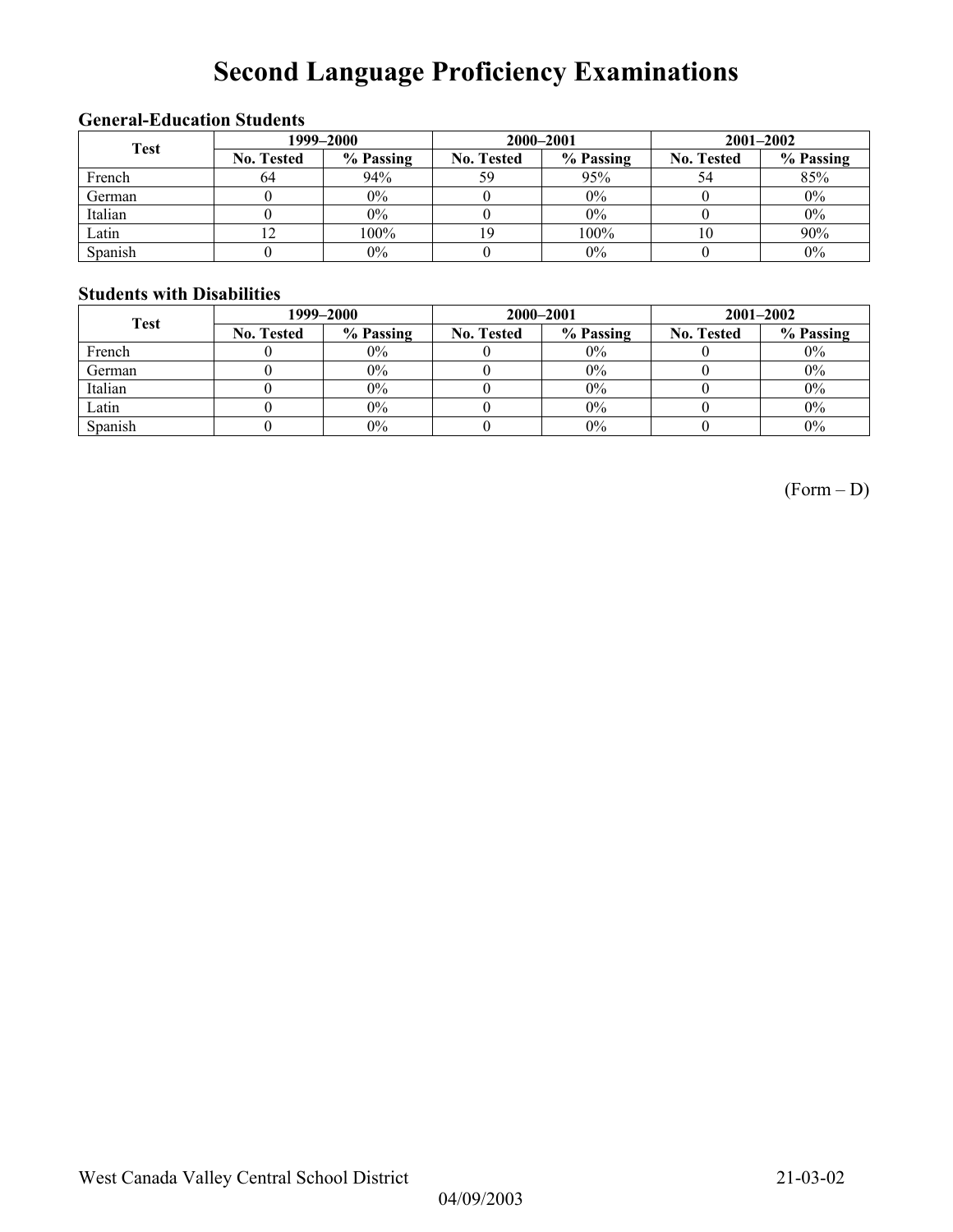# **Regents Competency Tests**

### **General-Education Students**

| <b>Test</b>       | 1999–2000         |           |                   | 2000-2001 | $2001 - 2002$     |           |  |
|-------------------|-------------------|-----------|-------------------|-----------|-------------------|-----------|--|
|                   | <b>No. Tested</b> | % Passing | <b>No. Tested</b> | % Passing | <b>No. Tested</b> | % Passing |  |
| Mathematics       |                   |           |                   | $0\%$     |                   |           |  |
| Science           |                   |           |                   | 0%        |                   | $0\%$     |  |
| Reading           |                   | $0\%$     |                   | 0%        |                   |           |  |
| Writing           |                   | $0\%$     |                   | $0\%$     |                   |           |  |
| Global Studies    |                   |           |                   | $0\%$     |                   | $0\%$     |  |
| U.S. Hist & Gov't |                   |           |                   | 0%        |                   | $0\%$     |  |

### **Students with Disabilities**

| <b>Test</b>       | 1999–2000         |           |                   | 2000-2001 | $2001 - 2002$     |           |  |
|-------------------|-------------------|-----------|-------------------|-----------|-------------------|-----------|--|
|                   | <b>No. Tested</b> | % Passing | <b>No. Tested</b> | % Passing | <b>No. Tested</b> | % Passing |  |
| Mathematics       |                   | $0\%$     |                   |           |                   |           |  |
| Science           |                   | 78%       |                   |           |                   | $0\%$     |  |
| Reading           |                   | $0\%$     |                   |           |                   |           |  |
| Writing           |                   | $0\%$     |                   |           |                   |           |  |
| Global Studies    |                   | 40%       |                   | $0\%$     |                   | $0\%$     |  |
| U.S. Hist & Gov't |                   |           |                   | $0\%$     |                   |           |  |

 $(Form - E)$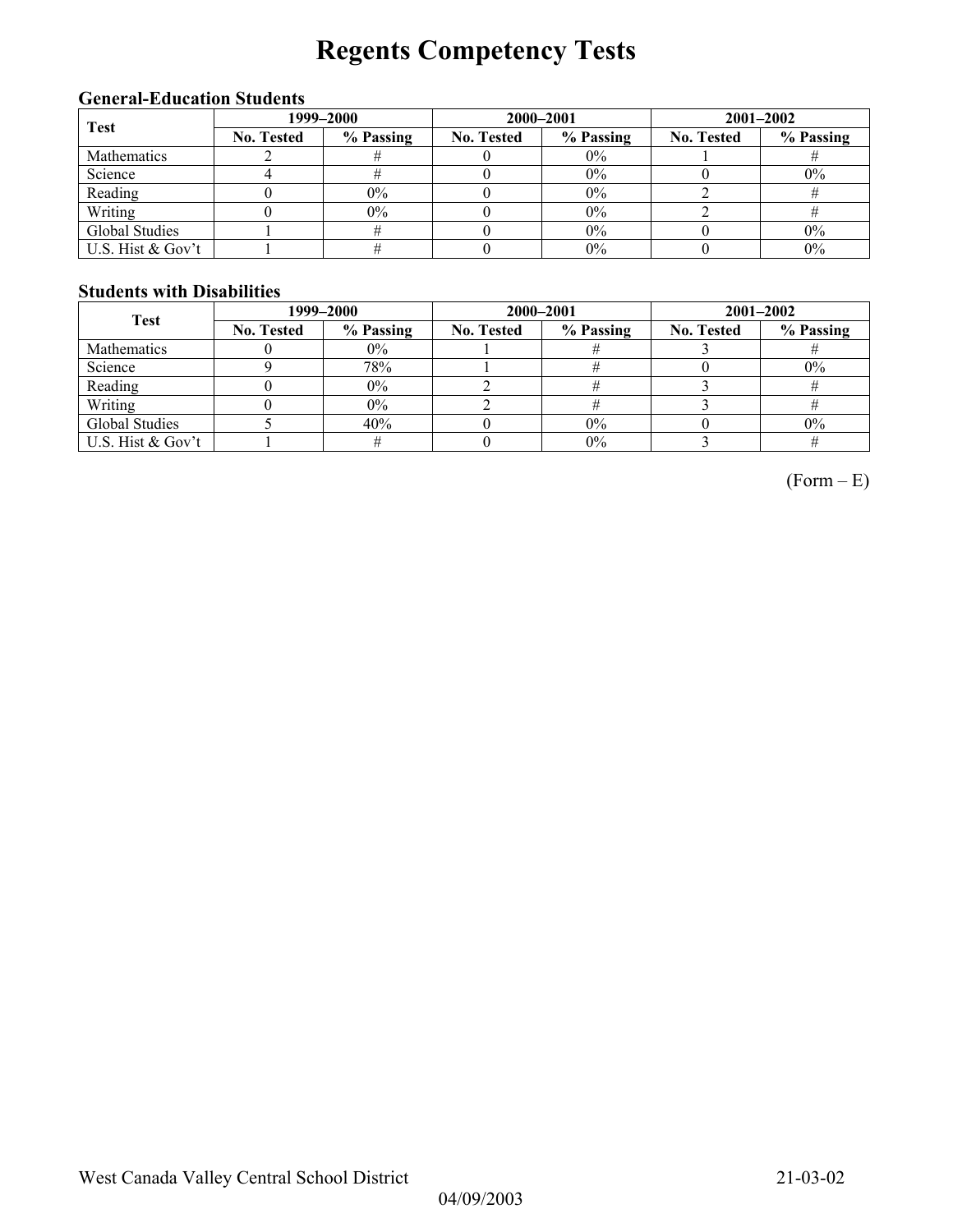|                                                                   | <b>Students with Disabilities</b> |                              |                                                        |                  |                  |                  |  |  |
|-------------------------------------------------------------------|-----------------------------------|------------------------------|--------------------------------------------------------|------------------|------------------|------------------|--|--|
|                                                                   | 2000                              | <b>All Students</b><br>2001  | 2002                                                   | 2000             | 2001             | 2002             |  |  |
|                                                                   |                                   | <b>Comprehensive English</b> |                                                        |                  |                  |                  |  |  |
| Number Tested                                                     | 81                                | 75                           | 65                                                     | $\overline{4}$   | 9                | $\overline{7}$   |  |  |
| Number Scoring 55-100                                             | 79                                | 71                           | 60                                                     | #                | 6                | 5                |  |  |
| Number Scoring 65-100                                             | 68                                | 67                           | 48                                                     | $\#$             | $\overline{4}$   | 3                |  |  |
| Number Scoring 85-100                                             | 5                                 | 30                           | 22                                                     | $\#$             | $\boldsymbol{0}$ | $\mathbf{0}$     |  |  |
| Percentage of Tested Scoring 55-100                               | 98%                               | 95%                          | 92%                                                    | $\#$             | 67%              | 71%              |  |  |
| Percentage of Tested Scoring 65-100                               | 84%                               | 89%                          | 74%                                                    | $\overline{\#}$  | 44%              | 43%              |  |  |
| Percentage of Tested Scoring 85-100                               | 6%                                | 40%                          | 34%                                                    | #                | $0\%$            | $0\%$            |  |  |
| Sequential Mathematics, Course I (last administered January 2002) |                                   |                              |                                                        |                  |                  |                  |  |  |
| Number Tested                                                     | 75                                | 77                           | 3                                                      | 4                | $\overline{4}$   | $\boldsymbol{0}$ |  |  |
| Number Scoring 55-100                                             | 73                                | 74                           | #                                                      | $\overline{\#}$  | $#$              | $\mathbf{0}$     |  |  |
| Number Scoring 65-100                                             | 62                                | $\overline{71}$              | $\#$                                                   | $\#$             | $\overline{\#}$  | $\boldsymbol{0}$ |  |  |
| Number Scoring 85-100                                             | 43                                | $\overline{37}$              | $\#$                                                   | $\#$             | $\#$             | $\boldsymbol{0}$ |  |  |
| Percentage of Tested Scoring 55-100                               | 97%                               | 96%                          | $\#$                                                   | $\#$             | $\#$             | $0\%$            |  |  |
| Percentage of Tested Scoring 65-100                               | 83%                               | 92%                          | $\#$                                                   | $\#$             | $\#$             | $0\%$            |  |  |
| Percentage of Tested Scoring 85-100                               | 57%                               | 48%                          | $\overline{\#}$                                        | $\frac{1}{2}$    | $\overline{\#}$  | $0\%$            |  |  |
|                                                                   |                                   | <b>Mathematics A</b>         |                                                        |                  |                  |                  |  |  |
| Number Tested                                                     | $\boldsymbol{0}$                  | $\theta$                     | $\boldsymbol{0}$                                       | $\mathbf{0}$     | $\boldsymbol{0}$ | $\boldsymbol{0}$ |  |  |
| Number Scoring 55-100                                             | $\mathbf{0}$                      | $\mathbf{0}$                 | $\mathbf{0}$                                           | $\mathbf{0}$     | $\mathbf{0}$     | $\mathbf{0}$     |  |  |
| Number Scoring 65-100                                             | $\mathbf{0}$                      | $\overline{0}$               | $\overline{0}$                                         | $\overline{0}$   | $\mathbf{0}$     | $\boldsymbol{0}$ |  |  |
| Number Scoring 85-100                                             | $\mathbf{0}$                      | $\overline{0}$               | $\overline{0}$                                         | $\mathbf{0}$     | $\mathbf{0}$     | $\mathbf{0}$     |  |  |
| Percentage of Tested Scoring 55-100                               | $0\%$                             | $0\%$                        | $0\%$                                                  | $0\%$            | $0\%$            | $0\%$            |  |  |
| Percentage of Tested Scoring 65-100                               | $0\%$                             | $0\%$                        | $0\%$                                                  | $0\%$            | $0\%$            | $0\%$            |  |  |
| Percentage of Tested Scoring 85-100                               | 0%                                | 0%                           | 0%                                                     | $0\%$            | $0\%$            | $0\%$            |  |  |
|                                                                   |                                   |                              | <b>Global Studies (last administered January 2000)</b> |                  |                  |                  |  |  |
| Number Tested                                                     | 2                                 |                              |                                                        | $\mathbf{0}$     |                  |                  |  |  |
| Number Scoring 55-100                                             | $\overline{\#}$                   |                              |                                                        | $\boldsymbol{0}$ |                  |                  |  |  |
| Number Scoring 65-100                                             | #                                 |                              |                                                        | $\boldsymbol{0}$ |                  |                  |  |  |
| Number Scoring 85-100                                             | #                                 |                              |                                                        | $\overline{0}$   |                  |                  |  |  |
| Percentage of Tested Scoring 55-100                               | #                                 |                              |                                                        | $0\%$            |                  |                  |  |  |
| Percentage of Tested Scoring 65-100                               | #                                 |                              |                                                        | $0\%$            |                  |                  |  |  |
| Percentage of Tested Scoring 85-100                               | #                                 |                              |                                                        | 0%               |                  |                  |  |  |
| Global History and Geography (first administered June 2000)       |                                   |                              |                                                        |                  |                  |                  |  |  |
| Number Tested                                                     | 82                                | 69                           | 69                                                     | 5                | $8\phantom{.0}$  | $\mathbf{0}$     |  |  |
| Number Scoring 55-100                                             | 79                                | 68                           | 69                                                     | 5                | $\overline{8}$   | $\boldsymbol{0}$ |  |  |
| Number Scoring 65-100                                             | 71                                | 60                           | $\overline{67}$                                        | $\overline{3}$   | $\overline{4}$   | $\overline{0}$   |  |  |
| Number Scoring 85-100                                             | 30                                | $\overline{35}$              | $\overline{25}$                                        | $\overline{0}$   | $\mathbf{1}$     | $\overline{0}$   |  |  |
| Percentage of Tested Scoring 55-100                               | 96%                               | 99%                          | 100%                                                   | 100%             | 100%             | 0%               |  |  |
| Percentage of Tested Scoring 65-100                               | $87\%$                            | $87\%$                       | 97%                                                    | 60%              | 50%              | $0\%$            |  |  |
| Percentage of Tested Scoring 85-100                               | 37%                               | 51%                          | 36%                                                    | $0\%$            | 12%              | 0%               |  |  |

 $(Form - F)$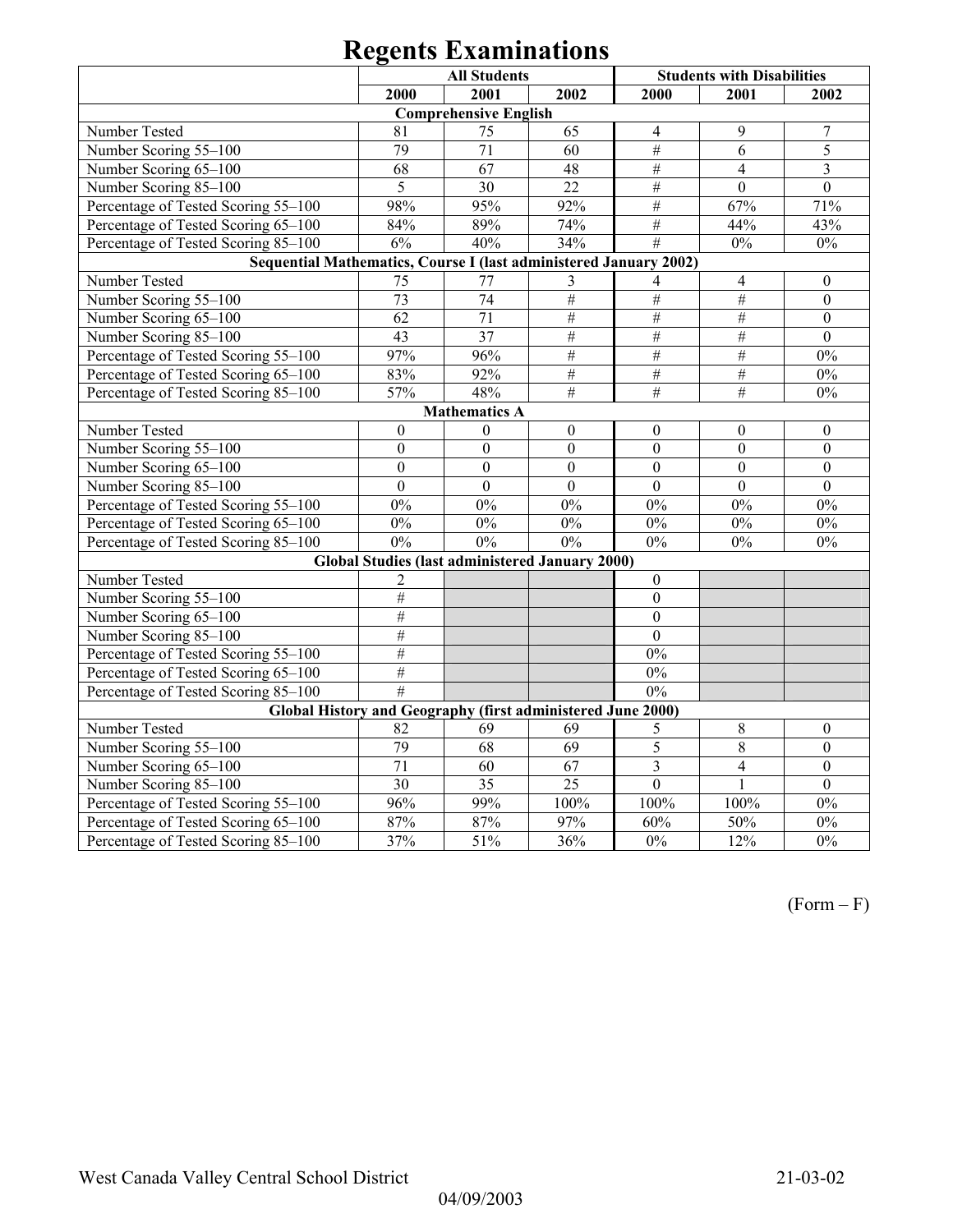|                                                               | <b>All Students</b> |                                                   |                 | <b>Students with Disabilities</b> |                 |                  |  |  |
|---------------------------------------------------------------|---------------------|---------------------------------------------------|-----------------|-----------------------------------|-----------------|------------------|--|--|
|                                                               | 2000                | 2001                                              | 2002            | 2000                              | 2001            | 2002             |  |  |
| U.S. History and Government (last administered January 2001)  |                     |                                                   |                 |                                   |                 |                  |  |  |
| Number Tested                                                 | 80                  | 4                                                 |                 | 5                                 | 1               |                  |  |  |
| Number Scoring 55-100                                         | 78                  | $\overline{\#}$                                   |                 | $\overline{4}$                    | #               |                  |  |  |
| Number Scoring 65-100                                         | 65                  | $\overline{\#}$                                   |                 | $\overline{2}$                    | $\#$            |                  |  |  |
| Number Scoring 85-100                                         | 28                  | #                                                 |                 | $\mathbf{0}$                      | $\overline{\#}$ |                  |  |  |
| Percentage of Tested Scoring 55-100                           | 97%                 | #                                                 |                 | 80%                               | #               |                  |  |  |
| Percentage of Tested Scoring 65-100                           | 81%                 | $\#$                                              |                 | 40%                               | $\#$            |                  |  |  |
| Percentage of Tested Scoring 85-100                           | 35%                 | #                                                 |                 | $0\%$                             | #               |                  |  |  |
| U.S. History and Government (first administered June 2001)    |                     |                                                   |                 |                                   |                 |                  |  |  |
| Number Tested                                                 |                     | 72                                                | 66              |                                   | 8               | 8                |  |  |
| Number Scoring 55-100                                         |                     | 72                                                | 60              |                                   | 8               | 5                |  |  |
| Number Scoring 65-100                                         |                     | 68                                                | 56              |                                   | 6               | $\overline{4}$   |  |  |
| Number Scoring 85-100                                         |                     | 46                                                | $\overline{27}$ |                                   |                 | $\mathbf{0}$     |  |  |
| Percentage of Tested Scoring 55-100                           |                     | 100%                                              | 91%             |                                   | 100%            | 62%              |  |  |
| Percentage of Tested Scoring 65-100                           |                     | 94%                                               | 85%             |                                   | 75%             | 50%              |  |  |
| Percentage of Tested Scoring 85-100                           |                     | 64%                                               | 41%             |                                   | 12%             | $0\%$            |  |  |
|                                                               |                     | Living Environment (first administered June 2001) |                 |                                   |                 |                  |  |  |
| Number Tested                                                 |                     | 51                                                | 62              |                                   | $\overline{2}$  | $\boldsymbol{0}$ |  |  |
| Number Scoring 55-100                                         |                     | 51                                                | 62              |                                   | $\#$            | $\mathbf{0}$     |  |  |
| Number Scoring 65-100                                         |                     | 51                                                | 61              |                                   | $\overline{\#}$ | $\theta$         |  |  |
| Number Scoring 85-100                                         |                     | $\overline{12}$                                   | 23              |                                   | $\#$            | $\Omega$         |  |  |
| Percentage of Tested Scoring 55-100                           |                     | 100%                                              | 100%            |                                   | $\#$            | $0\%$            |  |  |
| Percentage of Tested Scoring 65-100                           |                     | 100%                                              | 98%             |                                   | $\#$            | $0\%$            |  |  |
| Percentage of Tested Scoring 85-100                           |                     | 24%                                               | 37%             |                                   | $\overline{\#}$ | $0\%$            |  |  |
| Physical Setting/Earth Science (first administered June 2001) |                     |                                                   |                 |                                   |                 |                  |  |  |
| Number Tested                                                 |                     | 62                                                | 65              |                                   | 1               | 1                |  |  |
| Number Scoring 55-100                                         |                     | 61                                                | 65              |                                   | $\overline{\#}$ | $#$              |  |  |
| Number Scoring 65-100                                         |                     | 58                                                | 63              |                                   | $\#$            | $\#$             |  |  |
| Number Scoring 85-100                                         |                     | 32                                                | 38              |                                   | $\overline{\#}$ | #                |  |  |
| Percentage of Tested Scoring 55-100                           |                     | 98%                                               | 100%            |                                   | $\#$            | $\#$             |  |  |
| Percentage of Tested Scoring 65-100                           |                     | 94%                                               | 97%             |                                   | $\#$            | $\overline{\#}$  |  |  |
| Percentage of Tested Scoring 85-100                           |                     | 52%                                               | 58%             |                                   | $\#$            | #                |  |  |

 $(Form - G)$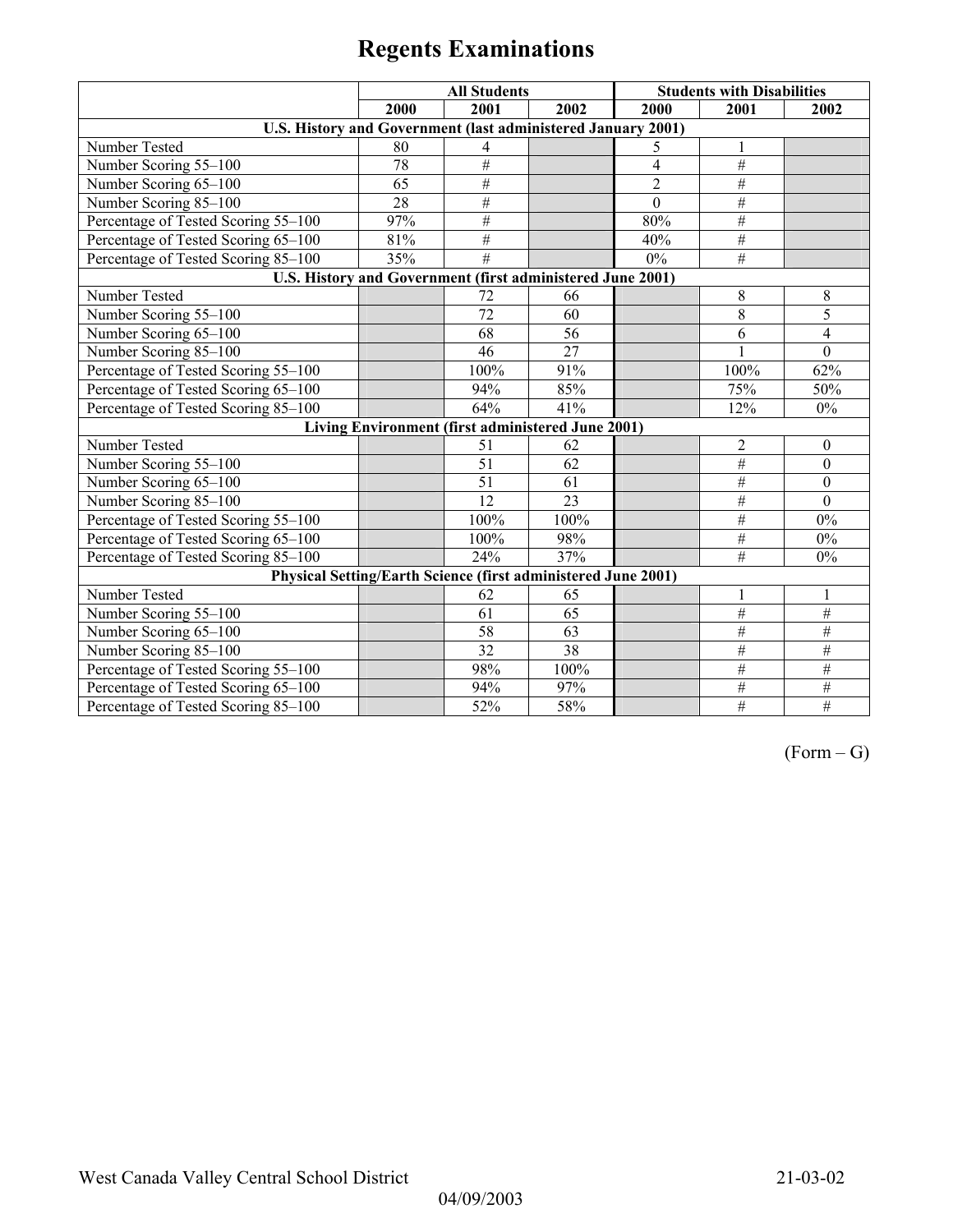## **Average Grade Enrollment**

#### **All Students**

| Year | Grade 9<br>Enrollment<br>(June) | <b>Grade 10</b><br><b>Enrollment</b><br>(June) | Grade 11<br><b>Enrollment</b><br>(June) | Grade 12<br><b>Enrollment</b><br>(June) | AGE* |
|------|---------------------------------|------------------------------------------------|-----------------------------------------|-----------------------------------------|------|
| 2000 | 78                              | 86                                             | 72                                      | 78                                      | 79   |
| 2001 | 68                              | 68                                             | 76                                      | 66                                      | 70   |
| 2002 | 83                              | 72                                             |                                         | 78                                      | 75   |

\*In schools with no grade 9–12 enrollment, AGE is the grade 8 enrollment as reported through LEAP.

#### **Students with Disabilities**

| Year | Grade 9<br><b>Enrollment</b><br>(June) | Grade 10<br><b>Enrollment</b><br>(June) | Grade 11<br><b>Enrollment</b><br>(June) | Grade 12<br><b>Enrollment</b><br>(June) | $AGE^*$ |
|------|----------------------------------------|-----------------------------------------|-----------------------------------------|-----------------------------------------|---------|
| 2000 |                                        |                                         |                                         |                                         |         |
| 2001 |                                        |                                         | 10                                      |                                         |         |
| 2002 |                                        |                                         | 10                                      |                                         |         |

\*In schools with no grade 9–12 enrollment, AGE is the grade 8 enrollment as reported through LEAP.

(Form – H)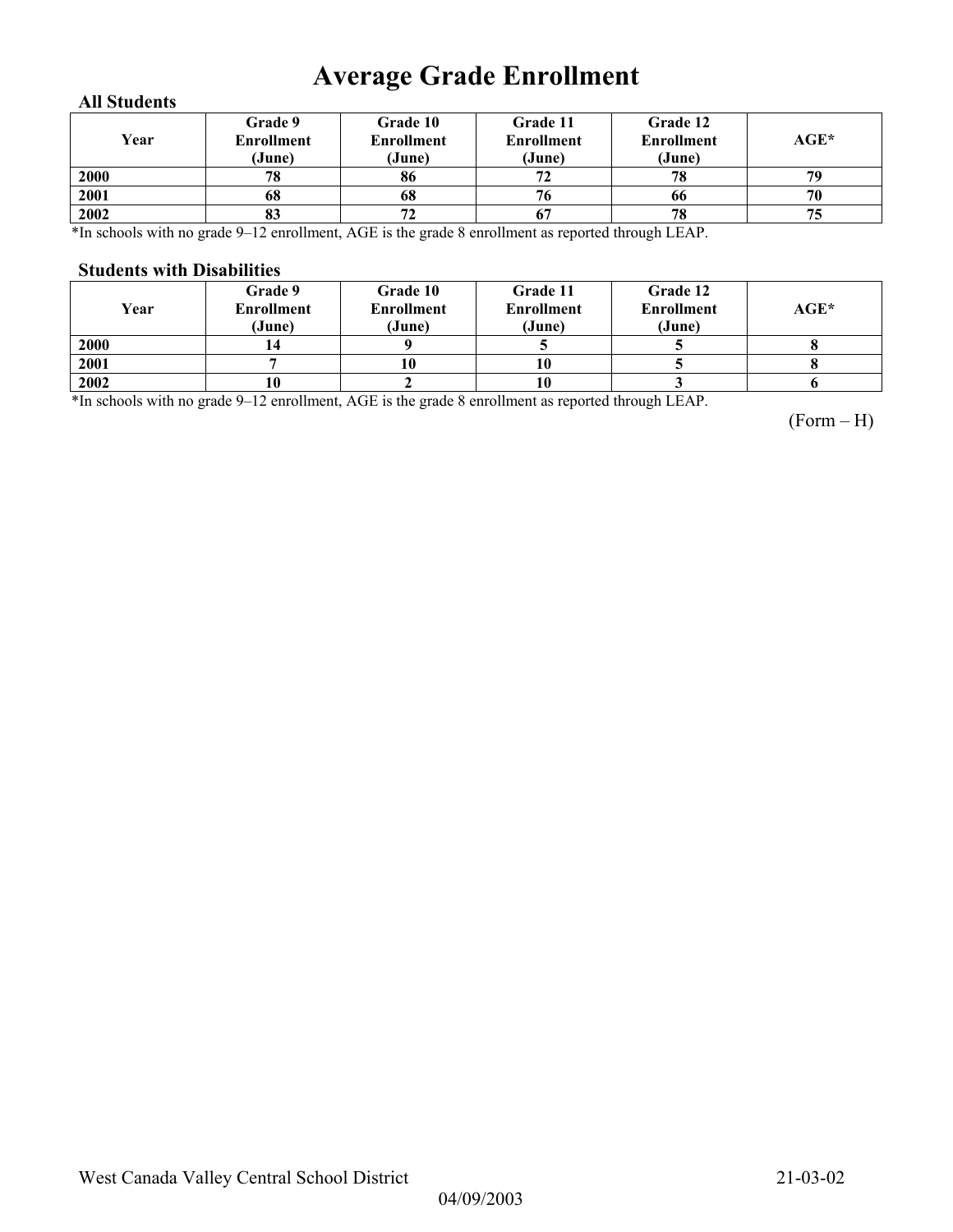|                                       | <b>All Students</b> |                              |                  | <b>Students with Disabilities</b> |                  |                  |
|---------------------------------------|---------------------|------------------------------|------------------|-----------------------------------|------------------|------------------|
|                                       | 2000                | 2001                         | 2002             | 2000                              | 2001             | 2002             |
| <b>Average Grade Enrollment (AGE)</b> | 79                  | $\overline{70}$              | 75               | 8                                 | 8                | 6                |
|                                       |                     | <b>Comprehensive French</b>  |                  |                                   |                  |                  |
| Number Tested                         | 48                  | 44                           | 35               | $\theta$                          | $\mathbf{0}$     | $\mathbf{0}$     |
| Number Scoring 55-100                 | 47                  | 42                           | $\overline{32}$  | $\overline{0}$                    | $\overline{0}$   | $\boldsymbol{0}$ |
| Number Scoring 65-100                 | 46                  | $\overline{40}$              | $\overline{28}$  | $\overline{0}$                    | $\overline{0}$   | $\boldsymbol{0}$ |
| Number Scoring 85-100                 | $\overline{20}$     | 16                           | 5                | $\theta$                          | $\theta$         | $\theta$         |
| Percentage of AGE Tested              | 61%                 | 63%                          | 47%              | $0\%$                             | $0\%$            | $0\%$            |
| Percentage of AGE Scoring 55-100      | 59%                 | 60%                          | 43%              | 0%                                | 0%               | 0%               |
| Percentage of AGE Scoring 65-100      | 58%                 | 57%                          | 37%              | 0%                                | 0%               | 0%               |
| Percentage of AGE Scoring 85-100      | 25%                 | 23%                          | 7%               | $0\%$                             | $0\%$            | $0\%$            |
| Percentage of Tested Scoring 65-100   | 96%                 | 91%                          | 80%              | 0%                                | 0%               | 0%               |
|                                       |                     | <b>Comprehensive Italian</b> |                  |                                   |                  |                  |
| Number Tested                         | $\boldsymbol{0}$    | $\boldsymbol{0}$             | $\boldsymbol{0}$ | $\boldsymbol{0}$                  | $\boldsymbol{0}$ | $\boldsymbol{0}$ |
| Number Scoring 55-100                 | $\boldsymbol{0}$    | $\boldsymbol{0}$             | $\boldsymbol{0}$ | $\boldsymbol{0}$                  | $\boldsymbol{0}$ | $\boldsymbol{0}$ |
| Number Scoring 65-100                 | $\overline{0}$      | $\overline{0}$               | $\overline{0}$   | $\overline{0}$                    | $\overline{0}$   | $\overline{0}$   |
| Number Scoring 85-100                 | $\overline{0}$      | $\overline{0}$               | $\overline{0}$   | $\overline{0}$                    | $\overline{0}$   | $\overline{0}$   |
| Percentage of AGE Tested              | 0%                  | 0%                           | 0%               | 0%                                | 0%               | 0%               |
| Percentage of AGE Scoring 55-100      | 0%                  | 0%                           | 0%               | 0%                                | 0%               | 0%               |
| Percentage of AGE Scoring 65-100      | $0\%$               | 0%                           | 0%               | 0%                                | 0%               | 0%               |
| Percentage of AGE Scoring 85-100      | $0\%$               | $0\%$                        | $0\%$            | $0\%$                             | $0\%$            | $0\%$            |
| Percentage of Tested Scoring 65-100   | $0\%$               | 0%                           | $0\%$            | 0%                                | $0\%$            | $0\%$            |
|                                       |                     | <b>Comprehensive German</b>  |                  |                                   |                  |                  |
| Number Tested                         | $\boldsymbol{0}$    | $\boldsymbol{0}$             | $\boldsymbol{0}$ | $\boldsymbol{0}$                  | $\boldsymbol{0}$ | $\boldsymbol{0}$ |
| Number Scoring 55-100                 | $\mathbf{0}$        | $\mathbf{0}$                 | $\overline{0}$   | $\overline{0}$                    | $\boldsymbol{0}$ | $\boldsymbol{0}$ |
| Number Scoring 65-100                 | $\boldsymbol{0}$    | $\boldsymbol{0}$             | $\boldsymbol{0}$ | $\boldsymbol{0}$                  | $\boldsymbol{0}$ | $\boldsymbol{0}$ |
| Number Scoring 85-100                 | $\overline{0}$      | $\overline{0}$               | $\overline{0}$   | $\theta$                          | $\overline{0}$   | $\overline{0}$   |
| Percentage of AGE Tested              | 0%                  | 0%                           | 0%               | 0%                                | 0%               | 0%               |
| Percentage of AGE Scoring 55-100      | $0\%$               | $0\%$                        | $0\%$            | $0\%$                             | $0\%$            | $0\%$            |
| Percentage of AGE Scoring 65-100      | 0%                  | 0%                           | 0%               | 0%                                | $0\%$            | $0\%$            |
| Percentage of AGE Scoring 85-100      | 0%                  | 0%                           | 0%               | 0%                                | 0%               | 0%               |
| Percentage of Tested Scoring 65-100   | 0%                  | 0%                           | 0%               | 0%                                | 0%               | $0\%$            |
|                                       |                     | <b>Comprehensive Hebrew</b>  |                  |                                   |                  |                  |
| Number Tested                         | $\theta$            | $\theta$                     | $\boldsymbol{0}$ | $\boldsymbol{0}$                  | $\boldsymbol{0}$ | $\boldsymbol{0}$ |
| Number Scoring 55-100                 | $\boldsymbol{0}$    | $\overline{0}$               | $\overline{0}$   | $\boldsymbol{0}$                  | $\boldsymbol{0}$ | $\boldsymbol{0}$ |
| Number Scoring 65-100                 | $\overline{0}$      | $\overline{0}$               | $\boldsymbol{0}$ | $\overline{0}$                    | $\boldsymbol{0}$ | $\overline{0}$   |
| Number Scoring 85-100                 | $\overline{0}$      | $\overline{0}$               | $\overline{0}$   | $\overline{0}$                    | $\overline{0}$   | $\overline{0}$   |
| Percentage of AGE Tested              | 0%                  | 0%                           | 0%               | 0%                                | 0%               | 0%               |
| Percentage of AGE Scoring 55-100      | 0%                  | 0%                           | 0%               | 0%                                | 0%               | 0%               |
| Percentage of AGE Scoring 65-100      | $\overline{0\%}$    | $0\%$                        | 0%               | 0%                                | $\overline{0\%}$ | $0\%$            |
| Percentage of AGE Scoring 85-100      | $0\%$               | $\overline{0}$ %             | $0\%$            | $0\%$                             | $0\%$            | $0\%$            |
| Percentage of Tested Scoring 65-100   | 0%                  | 0%                           | 0%               | 0%                                | 0%               | $\overline{0\%}$ |

(Form – I)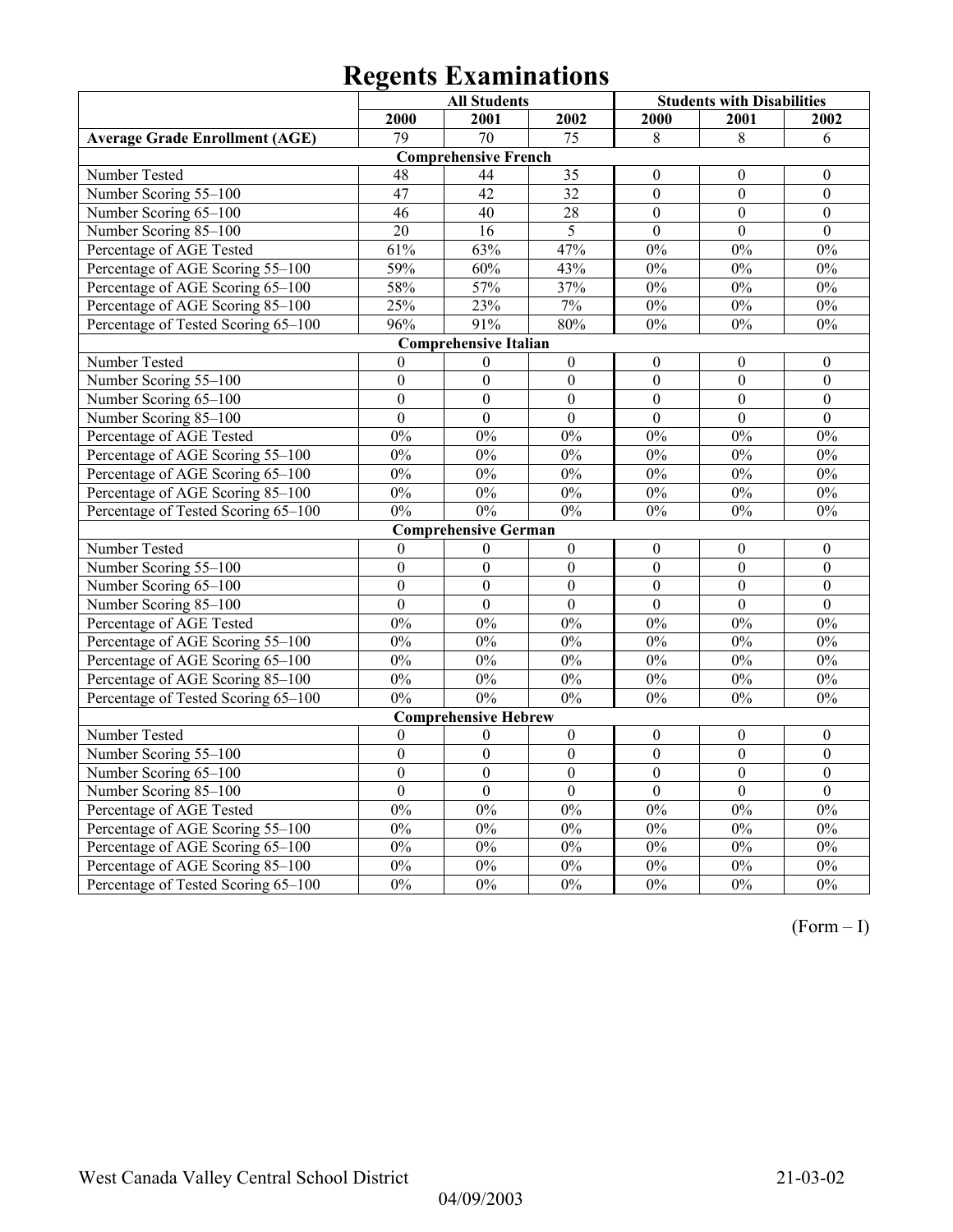|                                       | <b>All Students</b> |                            |                  | <b>Students with Disabilities</b> |                  |                  |  |  |
|---------------------------------------|---------------------|----------------------------|------------------|-----------------------------------|------------------|------------------|--|--|
|                                       | 2000                | 2001                       | 2002             | 2000                              | 2001             | 2002             |  |  |
| <b>Average Grade Enrollment (AGE)</b> | 79                  | 70                         | 75               | 8                                 | 8                | 6                |  |  |
| <b>Comprehensive Spanish</b>          |                     |                            |                  |                                   |                  |                  |  |  |
| Number Tested                         | $\theta$            | $\theta$                   | $\boldsymbol{0}$ | $\boldsymbol{0}$                  | $\boldsymbol{0}$ | $\boldsymbol{0}$ |  |  |
| Number Scoring 55-100                 | $\boldsymbol{0}$    | $\theta$                   | $\theta$         | $\theta$                          | $\theta$         | $\theta$         |  |  |
| Number Scoring 65-100                 | $\boldsymbol{0}$    | $\boldsymbol{0}$           | $\theta$         | $\theta$                          | $\theta$         | $\theta$         |  |  |
| Number Scoring 85-100                 | $\theta$            | $\theta$                   | $\theta$         | $\theta$                          | $\theta$         | $\theta$         |  |  |
| Percentage of AGE Tested              | $0\%$               | $0\%$                      | $0\%$            | $0\%$                             | $0\%$            | $0\%$            |  |  |
| Percentage of AGE Scoring 55-100      | $0\%$               | $0\%$                      | $0\%$            | $0\%$                             | $0\%$            | $0\%$            |  |  |
| Percentage of AGE Scoring 65-100      | $0\%$               | $0\%$                      | $0\%$            | $0\%$                             | $0\%$            | $0\%$            |  |  |
| Percentage of AGE Scoring 85-100      | $0\%$               | $0\%$                      | $0\%$            | 0%                                | $0\%$            | $0\%$            |  |  |
| Percentage of Tested Scoring 65-100   | $0\%$               | $0\%$                      | $0\%$            | 0%                                | $0\%$            | $0\%$            |  |  |
|                                       |                     | <b>Comprehensive Latin</b> |                  |                                   |                  |                  |  |  |
| Number Tested                         | 11                  | 10                         | 16               | $\boldsymbol{0}$                  | $\boldsymbol{0}$ | $\boldsymbol{0}$ |  |  |
| Number Scoring 55-100                 | 11                  | 10                         | 16               | $\theta$                          | $\theta$         | $\theta$         |  |  |
| Number Scoring $65-100$               | 11                  | 10                         | 15               | $\boldsymbol{0}$                  | $\theta$         | $\theta$         |  |  |
| Number Scoring 85-100                 | 10                  | 6                          | $\varsigma$      | $\theta$                          | $\theta$         | $\Omega$         |  |  |
| Percentage of AGE Tested              | 14%                 | 14%                        | 21%              | $0\%$                             | $0\%$            | $0\%$            |  |  |
| Percentage of AGE Scoring 55-100      | 14%                 | 14%                        | 21%              | $0\%$                             | $0\%$            | $0\%$            |  |  |
| Percentage of AGE Scoring 65-100      | 14%                 | 14%                        | 20%              | 0%                                | $0\%$            | $0\%$            |  |  |
| Percentage of AGE Scoring 85-100      | 13%                 | 9%                         | 7%               | 0%                                | $0\%$            | $0\%$            |  |  |
| Percentage of Tested Scoring 65-100   | 100%                | 100%                       | 94%              | $0\%$                             | $0\%$            | $0\%$            |  |  |

 $(Form - J)$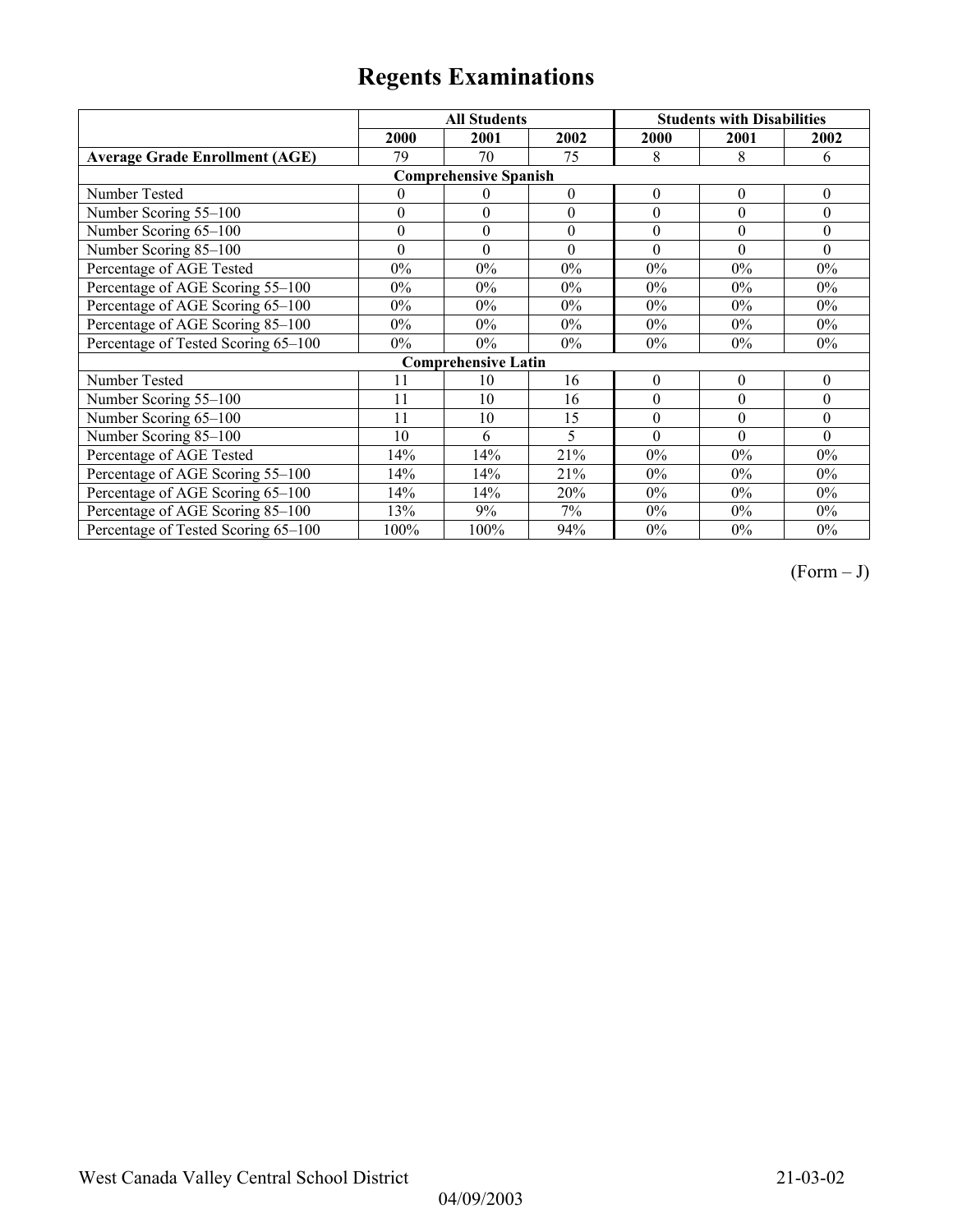|                                           | <b>All Students</b>                                 |                  |                  | <b>Students with Disabilities</b> |                  |                  |  |  |
|-------------------------------------------|-----------------------------------------------------|------------------|------------------|-----------------------------------|------------------|------------------|--|--|
|                                           | 2000                                                | 2001             | 2002             | 2000                              | 2001             | 2002             |  |  |
| <b>Average Grade Enrollment (AGE)</b>     | 79                                                  | 70               | 75               | 8                                 | 8                | 6                |  |  |
|                                           | <b>Sequential Mathematics, Course II</b>            |                  |                  |                                   |                  |                  |  |  |
| Number Tested                             | 81                                                  | 57               | 68               | $\overline{4}$                    | 5                |                  |  |  |
| Number Scoring 55-100                     | 73                                                  | 56               | 64               | $\#$                              | 5                | #                |  |  |
| Number Scoring 65-100                     | 64                                                  | 54               | 59               | $\#$                              | 3                | $\#$             |  |  |
| Number Scoring 85-100                     | 39                                                  | $\overline{32}$  | 24               | $\#$                              | $\overline{0}$   | $\#$             |  |  |
| Percentage of AGE Tested                  | 103%                                                | 81%              | 91%              | $\overline{\#}$                   | 62%              | $\#$             |  |  |
| Percentage of AGE Scoring 55-100          | 92%                                                 | 80%              | 85%              | #                                 | 62%              | #                |  |  |
| Percentage of AGE Scoring 65-100          | 81%                                                 | 77%              | 79%              | $\overline{\#}$                   | 38%              | $\overline{\#}$  |  |  |
| Percentage of AGE Scoring 85-100          | $\frac{1}{49%}$                                     | 46%              | 32%              | $\#$                              | $0\%$            | $\#$             |  |  |
| Percentage of Tested Scoring 65-100       | 79%                                                 | 95%              | 87%              | $\overline{H}$                    | 60%              | #                |  |  |
| <b>Sequential Mathematics, Course III</b> |                                                     |                  |                  |                                   |                  |                  |  |  |
| Number Tested                             | 58                                                  | 48               | 43               | $\mathbf{0}$                      | $\boldsymbol{0}$ | $\boldsymbol{0}$ |  |  |
| Number Scoring 55-100                     | $\overline{52}$                                     | 43               | $\overline{36}$  | $\mathbf{0}$                      | $\mathbf{0}$     | $\mathbf{0}$     |  |  |
| Number Scoring 65-100                     | 46                                                  | $\overline{37}$  | 35               | $\theta$                          | $\mathbf{0}$     | $\boldsymbol{0}$ |  |  |
| Number Scoring 85-100                     | 21                                                  | 16               | 15               | $\mathbf{0}$                      | $\mathbf{0}$     | $\overline{0}$   |  |  |
| Percentage of AGE Tested                  | 73%                                                 | 69%              | 57%              | $0\%$                             | $0\%$            | $0\%$            |  |  |
| Percentage of AGE Scoring 55-100          | 66%                                                 | 61%              | 48%              | $0\%$                             | $0\%$            | $0\%$            |  |  |
| Percentage of AGE Scoring 65-100          | 58%                                                 | 53%              | 47%              | $0\%$                             | $0\%$            | $0\%$            |  |  |
| Percentage of AGE Scoring 85-100          | 27%                                                 | 23%              | 20%              | $0\%$                             | $0\%$            | $0\%$            |  |  |
| Percentage of Tested Scoring 65-100       | 79%                                                 | 77%              | 81%              | $0\%$                             | $0\%$            | $0\%$            |  |  |
|                                           | <b>Mathematics B (first administered June 2001)</b> |                  |                  |                                   |                  |                  |  |  |
| Number Tested                             |                                                     | $\theta$         | $\mathbf{0}$     |                                   | $\mathbf{0}$     | $\mathbf{0}$     |  |  |
| Number Scoring 55-100                     |                                                     | $\mathbf{0}$     | $\mathbf{0}$     |                                   | $\mathbf{0}$     | $\mathbf{0}$     |  |  |
| Number Scoring 65-100                     |                                                     | $\boldsymbol{0}$ | $\boldsymbol{0}$ |                                   | $\mathbf{0}$     | $\boldsymbol{0}$ |  |  |
| Number Scoring 85-100                     |                                                     | $\theta$         | $\mathbf{0}$     |                                   | $\Omega$         | $\mathbf{0}$     |  |  |
| Percentage of AGE Tested                  |                                                     | 0%               | 0%               |                                   | $0\%$            | $0\%$            |  |  |
| Percentage of AGE Scoring 55-100          |                                                     | 0%               | 0%               |                                   | $0\%$            | $0\%$            |  |  |
| Percentage of AGE Scoring 65-100          |                                                     | 0%               | 0%               |                                   | $0\%$            | $0\%$            |  |  |
| Percentage of AGE Scoring 85-100          |                                                     | $0\%$            | $0\%$            |                                   | $0\%$            | $0\%$            |  |  |
| Percentage of Tested Scoring 65-100       |                                                     | $0\%$            | $0\%$            |                                   | $0\%$            | $0\%$            |  |  |

 $(Form - K)$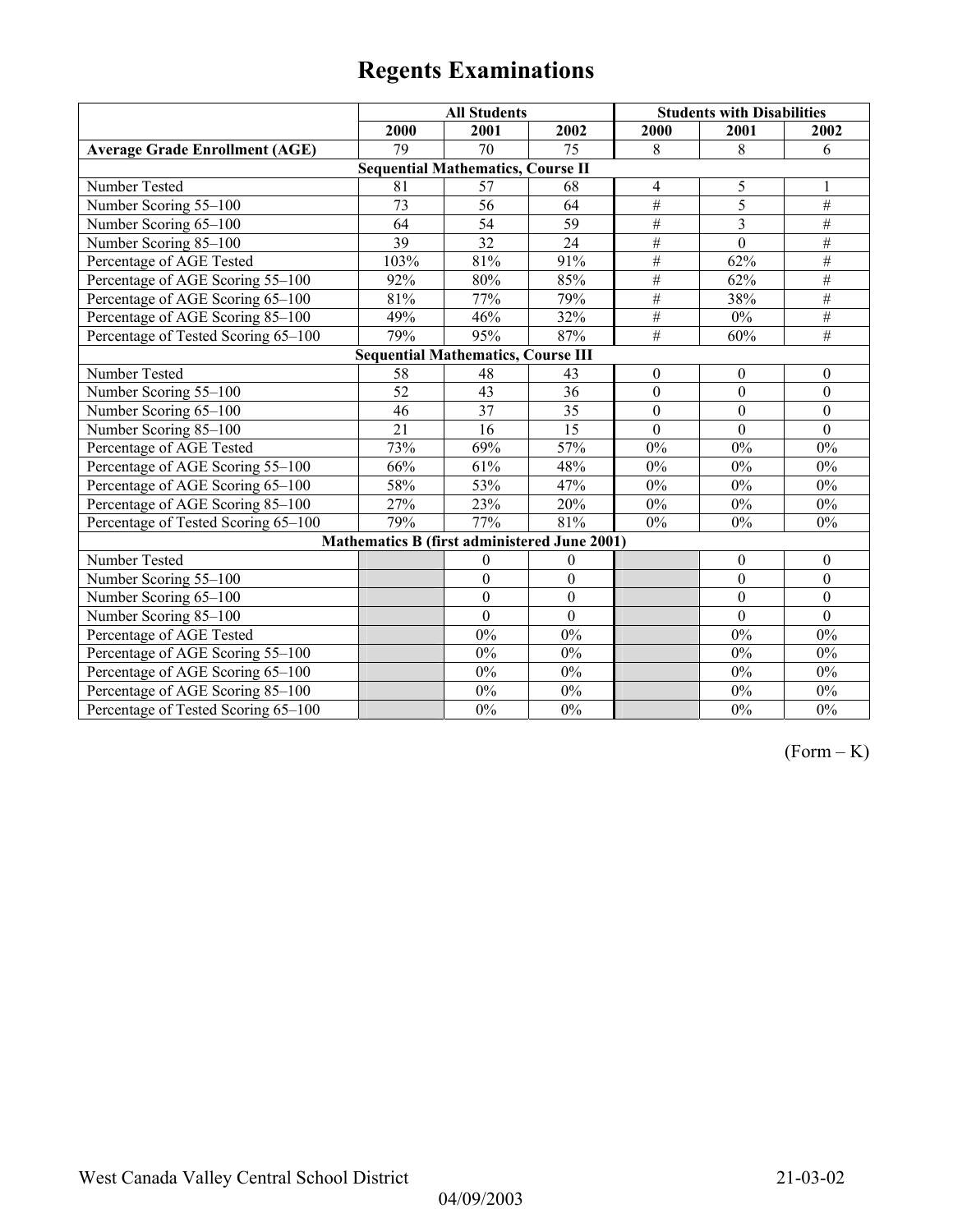|                                       | <b>All Students</b> |                                                   |                | <b>Students with Disabilities</b> |                  |              |
|---------------------------------------|---------------------|---------------------------------------------------|----------------|-----------------------------------|------------------|--------------|
|                                       | 2000                | 2001                                              | 2002           | 2000                              | 2001             | 2002         |
| <b>Average Grade Enrollment (AGE)</b> | 79                  | 70                                                | 75             | 8                                 | 8                | 6            |
|                                       |                     | Earth Science (last administered January 2001)    |                |                                   |                  |              |
| Number Tested                         | 98                  | 16                                                |                | 14                                | 5                |              |
| Number Scoring 55-100                 | 84                  | 13                                                |                | 10                                | $\overline{4}$   |              |
| Number Scoring 65-100                 | 64                  | 6                                                 |                | 5                                 | $\overline{2}$   |              |
| Number Scoring 85-100                 | 22                  |                                                   |                | $\theta$                          |                  |              |
| Percentage of AGE Tested              | 124%                | 23%                                               |                | 175%                              | 62%              |              |
| Percentage of AGE Scoring 55-100      | 106%                | 19%                                               |                | 125%                              | 50%              |              |
| Percentage of AGE Scoring 65-100      | 81%                 | 9%                                                |                | 62%                               | 25%              |              |
| Percentage of AGE Scoring 85-100      | 28%                 | $1\%$                                             |                | $0\%$                             | 12%              |              |
| Percentage of Tested Scoring 65-100   | 65%                 | 38%                                               |                | 36%                               | 40%              |              |
|                                       |                     | <b>Biology (last administered January 2001)</b>   |                |                                   |                  |              |
| Number Tested                         | 67                  | 2                                                 |                | $\overline{2}$                    | $\boldsymbol{0}$ |              |
| Number Scoring 55-100                 | 66                  | #                                                 |                | #                                 | $\mathbf{0}$     |              |
| Number Scoring 65-100                 | 62                  | $\bar{t}$                                         |                | $\#$                              | $\mathbf{0}$     |              |
| Number Scoring 85-100                 | 16                  | #                                                 |                | #                                 | $\mathbf{0}$     |              |
| Percentage of AGE Tested              | 85%                 | #                                                 |                | #                                 | $0\%$            |              |
| Percentage of AGE Scoring 55-100      | 84%                 | $\#$                                              |                | #                                 | $0\%$            |              |
| Percentage of AGE Scoring 65-100      | 78%                 | #                                                 |                | #                                 | $0\%$            |              |
| Percentage of AGE Scoring 85-100      | 20%                 | #                                                 |                | #                                 | $0\%$            |              |
| Percentage of Tested Scoring 65-100   | 93%                 | #                                                 |                | #                                 | $0\%$            |              |
|                                       |                     | <b>Chemistry (last administered January 2002)</b> |                |                                   |                  |              |
| Number Tested                         | 47                  | 34                                                | 7              | $\theta$                          | 1                | $\theta$     |
| Number Scoring 55-100                 | 46                  | 33                                                | 4              | $\mathbf{0}$                      | #                | $\theta$     |
| Number Scoring 65-100                 | 41                  | 27                                                | $\overline{2}$ | $\mathbf{0}$                      | #                | $\mathbf{0}$ |
| Number Scoring 85-100                 | 11                  | 12                                                | $\mathbf{0}$   | $\mathbf{0}$                      | $\overline{\#}$  | $\mathbf{0}$ |
| Percentage of AGE Tested              | 59%                 | 49%                                               | 9%             | $0\%$                             | $\#$             | 0%           |
| Percentage of AGE Scoring 55-100      | 58%                 | 47%                                               | 5%             | 0%                                | #                | $0\%$        |
| Percentage of AGE Scoring 65-100      | 52%                 | 39%                                               | 3%             | $0\%$                             | #                | 0%           |
| Percentage of AGE Scoring 85-100      | 14%                 | 17%                                               | $0\%$          | $0\%$                             | #                | $0\%$        |
| Percentage of Tested Scoring 65-100   | 87%                 | 79%                                               | 29%            | $0\%$                             | $\#$             | $0\%$        |

 $(Form - L)$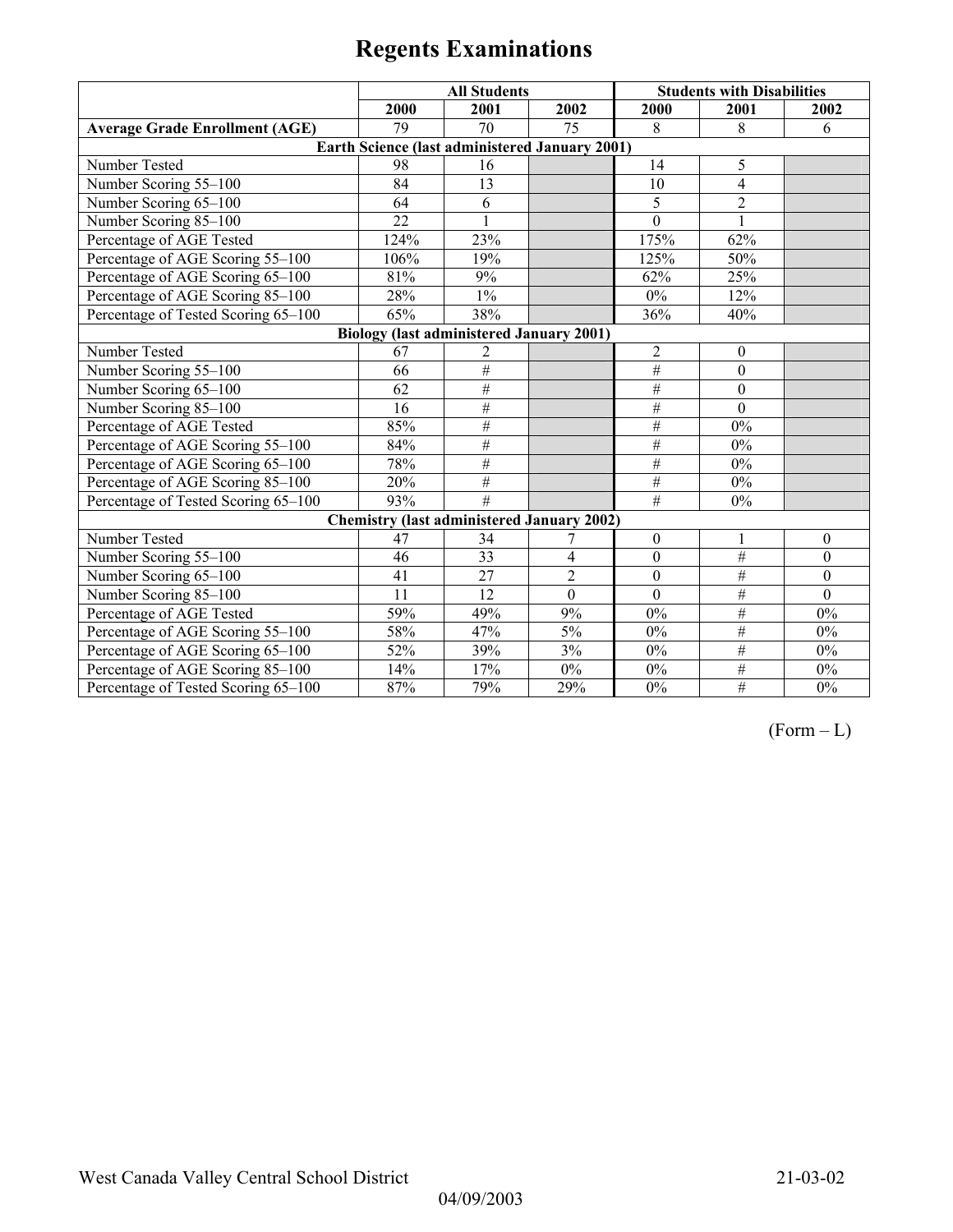|                                       | <b>All Students</b> |                                                           |              |              | <b>Students with Disabilities</b> |              |
|---------------------------------------|---------------------|-----------------------------------------------------------|--------------|--------------|-----------------------------------|--------------|
|                                       | 2000                | 2001                                                      | 2002         | 2000         | 2001                              | 2002         |
| <b>Average Grade Enrollment (AGE)</b> | 79                  | 70                                                        | 75           | 8            | 8                                 | 6            |
|                                       |                     | Physics (last administered January 2002)                  |              |              |                                   |              |
| Number Tested                         | 28                  | 29                                                        | $\Omega$     | $\mathbf{0}$ | $\theta$                          | $\theta$     |
| Number Scoring 55-100                 | 27                  | 26                                                        | $\mathbf{0}$ | $\mathbf{0}$ | $\theta$                          | $\theta$     |
| Number Scoring 65-100                 | 20                  | 24                                                        | $\theta$     | $\theta$     | $\theta$                          | $\theta$     |
| Number Scoring 85-100                 | 3                   | $\overline{4}$                                            | $\theta$     | $\Omega$     | $\Omega$                          | $\theta$     |
| Percentage of AGE Tested              | 35%                 | 41%                                                       | $0\%$        | 0%           | $0\%$                             | $0\%$        |
| Percentage of AGE Scoring 55-100      | 34%                 | 37%                                                       | 0%           | 0%           | $0\%$                             | $0\%$        |
| Percentage of AGE Scoring 65-100      | 25%                 | 34%                                                       | $0\%$        | 0%           | $0\%$                             | $0\%$        |
| Percentage of AGE Scoring 85-100      | 4%                  | 6%                                                        | $0\%$        | 0%           | $0\%$                             | $0\%$        |
| Percentage of Tested Scoring 65-100   | 71%                 | 83%                                                       | $0\%$        | $0\%$        | $0\%$                             | 0%           |
|                                       |                     | Physical Setting/Chemistry (first administered June 2002) |              |              |                                   |              |
| Number Tested                         |                     |                                                           | 40           |              |                                   | $\mathbf{0}$ |
| Number Scoring 55-100                 |                     |                                                           | 37           |              |                                   | $\theta$     |
| Number Scoring 65-100                 |                     |                                                           | 29           |              |                                   | $\Omega$     |
| Number Scoring 85-100                 |                     |                                                           | $\theta$     |              |                                   | $\theta$     |
| Percentage of AGE Tested              |                     |                                                           | 53%          |              |                                   | $0\%$        |
| Percentage of AGE Scoring 55-100      |                     |                                                           | 49%          |              |                                   | $0\%$        |
| Percentage of AGE Scoring 65-100      |                     |                                                           | 39%          |              |                                   | $0\%$        |
| Percentage of AGE Scoring 85-100      |                     |                                                           | $0\%$        |              |                                   | $0\%$        |
| Percentage of Tested Scoring 65-100   |                     |                                                           | 72%          |              |                                   | $0\%$        |
|                                       |                     | Physical Setting/Physics (first administered June 2002)   |              |              |                                   |              |
| Number Tested                         |                     |                                                           | 32           |              |                                   | $\theta$     |
| Number Scoring 55-100                 |                     |                                                           | 25           |              |                                   | $\mathbf{0}$ |
| Number Scoring 65-100                 |                     |                                                           | 22           |              |                                   | $\theta$     |
| Number Scoring 85-100                 |                     |                                                           | 3            |              |                                   | $\theta$     |
| Percentage of AGE Tested              |                     |                                                           | 43%          |              |                                   | $0\%$        |
| Percentage of AGE Scoring 55-100      |                     |                                                           | 33%          |              |                                   | $0\%$        |
| Percentage of AGE Scoring 65-100      |                     |                                                           | 29%          |              |                                   | $0\%$        |
| Percentage of AGE Scoring 85-100      |                     |                                                           | 4%           |              |                                   | 0%           |
| Percentage of Tested Scoring 65-100   |                     |                                                           | 69%          |              |                                   | $0\%$        |

(Form – M)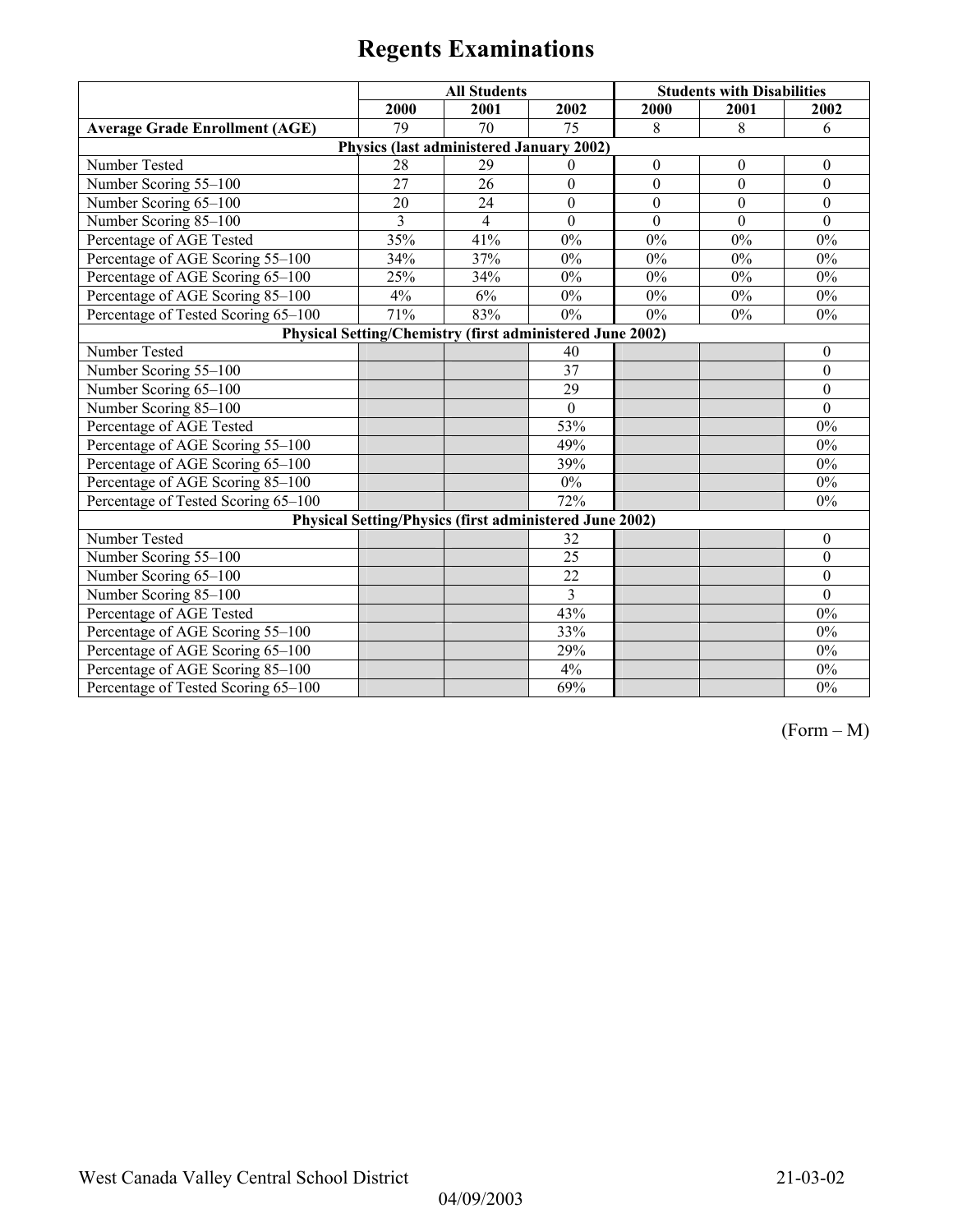## **Introduction to Occupations Examination**

|                                   | 1999–2000         |           | 2000-2001         |           | $2001 - 2002$     |           |
|-----------------------------------|-------------------|-----------|-------------------|-----------|-------------------|-----------|
|                                   | <b>No. Tested</b> | % Passing | <b>No. Tested</b> | % Passing | <b>No. Tested</b> | % Passing |
| <b>General-Education Students</b> | ١Q                | 100%      | $\gamma$<br>∸~    | 96%       | 30                | 93%       |
| <b>Students with Disabilities</b> |                   | $92\%$    |                   | 100%      |                   |           |

On school reports, 1999–2000 and 2000–2001 data are for all students with disabilities enrolled in the school. District reports contain data for all students with disabilities enrolled in the district for the 1999–2000, 2000–2001, and 2001–2002 school years.

## **Elementary-Level Social Studies**

|                 |                                   | <b>Number</b><br><b>Tested</b> | $%$ at<br><b>Level 1</b> | $%$ at<br>Level 2 | $%$ at<br>Level 3 | $%$ at<br>Level 4 |
|-----------------|-----------------------------------|--------------------------------|--------------------------|-------------------|-------------------|-------------------|
|                 | <b>General-Education Students</b> | 73                             | $1\%$                    | $0\%$             | 70%               | 29%               |
| <b>Nov 2001</b> | <b>Students with Disabilities</b> |                                | $0\%$                    | 8%                | 67%               | 25%               |
|                 | All Students                      | 85                             | $1\%$                    | $1\%$             | 69%               | 28%               |

### **Middle-Level Social Studies**

|                  |                                   | <b>Number</b><br><b>Tested</b> | $%$ at<br>Level 1 | $%$ at<br>Level 2 | $%$ at<br>Level 3 | $%$ at<br>Level 4 |
|------------------|-----------------------------------|--------------------------------|-------------------|-------------------|-------------------|-------------------|
|                  | General-Education Students        | 65                             | $0\%$             | 22%               | 74%               | 5%                |
| <b>June 2002</b> | <b>Students with Disabilities</b> | 12                             | $0\%$             | 75%               | 25%               | $0\%$             |
|                  | All Students                      | 77                             | $0\%$             | 30%               | 66%               | 4%                |

 $(Form - N)$